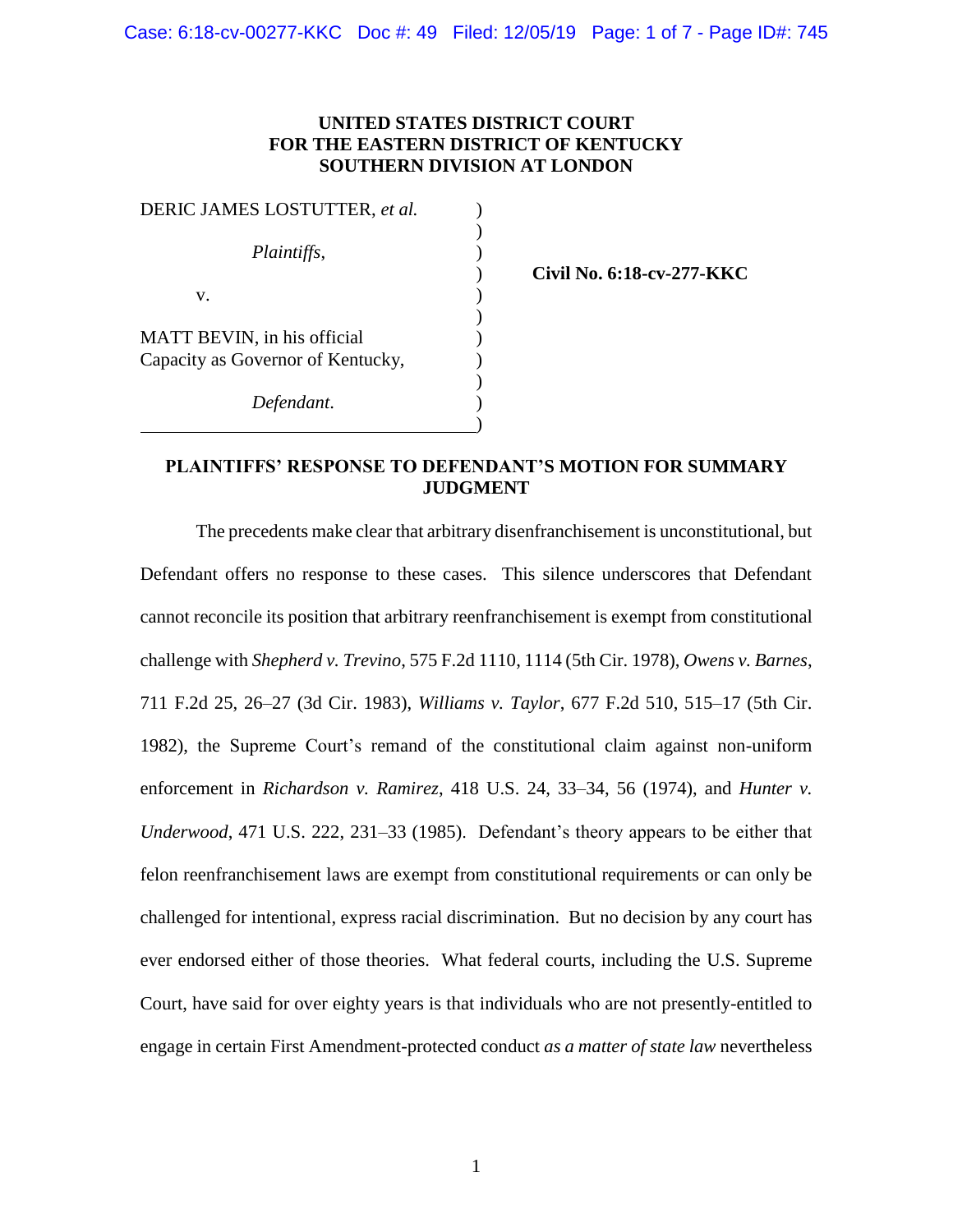must be afforded a non-arbitrary process to apply for the government's permission to engage in that activity or conduct. This is the bare minimum the First Amendment requires.

No U.S. Supreme Court or Sixth Circuit case forecloses this action.<sup>1</sup> Defendant badly misreads *Johnson v. Bredesen*, 624 F.3d 742 (6th Cir. 2010). *Johnson* only says convicted felons' interest in voting is not "fundamental" and thereby not entitled to strict scrutiny under the Fourteenth Amendment. 624 F.3d at 746–50. *Johnson* does not say that there can be no *federal* constitutional injury or interest when a felon is ineligible to vote under *state* law. If that were true, felon disenfranchisement and reenfranchisement laws would be exempt from this Court's review for constitutional violations. Had that been true in *Johnson*, the plaintiffs would have lacked standing, and the Court would have lacked jurisdiction to rule on the constitutionality of Tennessee's scheme. Instead, the *Johnson*  Court engaged in an equal protection analysis, applying rational basis review. *Id*. at 746– 50. *Johnson* also rejected a poll tax claim, finding that Twenty-Fourth Amendment claims, specifically, can only be asserted by currently-eligible voters. *Id*. at 750–51. That conclusion can be read as consistent with the amendment's language, and the Court did not and *could not* extend its holding to any other constitutional claims. *Johnson* did not consider a First Amendment unfettered discretion claim and could not hold that felons lack a constitutional injury from a process that arbitrarily licenses voting rights to felons.

 $\overline{a}$ 

 $<sup>1</sup>$  A contradiction rests at the heart of Defendant's argument that this case is unprecedented</sup> and yet is nevertheless specifically rejected by precedent. Only two of the cases Defendant cites involved a First Amendment unfettered discretion claim against felon reenfranchisement, and neither was finally adjudicated on the merits. *Hand v. Scott*  proceeded to an Eleventh Circuit stay order, before it became moot. 888 F.3d 1206 (11th Cir. 2018); *see also* No. 18-11388 (11th Cir.), Defendants/Appellants' Second Supplemental Brief, at 5–6 (noting parties' agreement that appeal is moot). *Harness v. Hosemann*, Civil Action No. 3:17-cv-791, R. Doc. At 91 at 23 (S.D. Miss. Aug. 7, 2019), is before the Fifth Circuit on interlocutory appeal and was argued this Tuesday.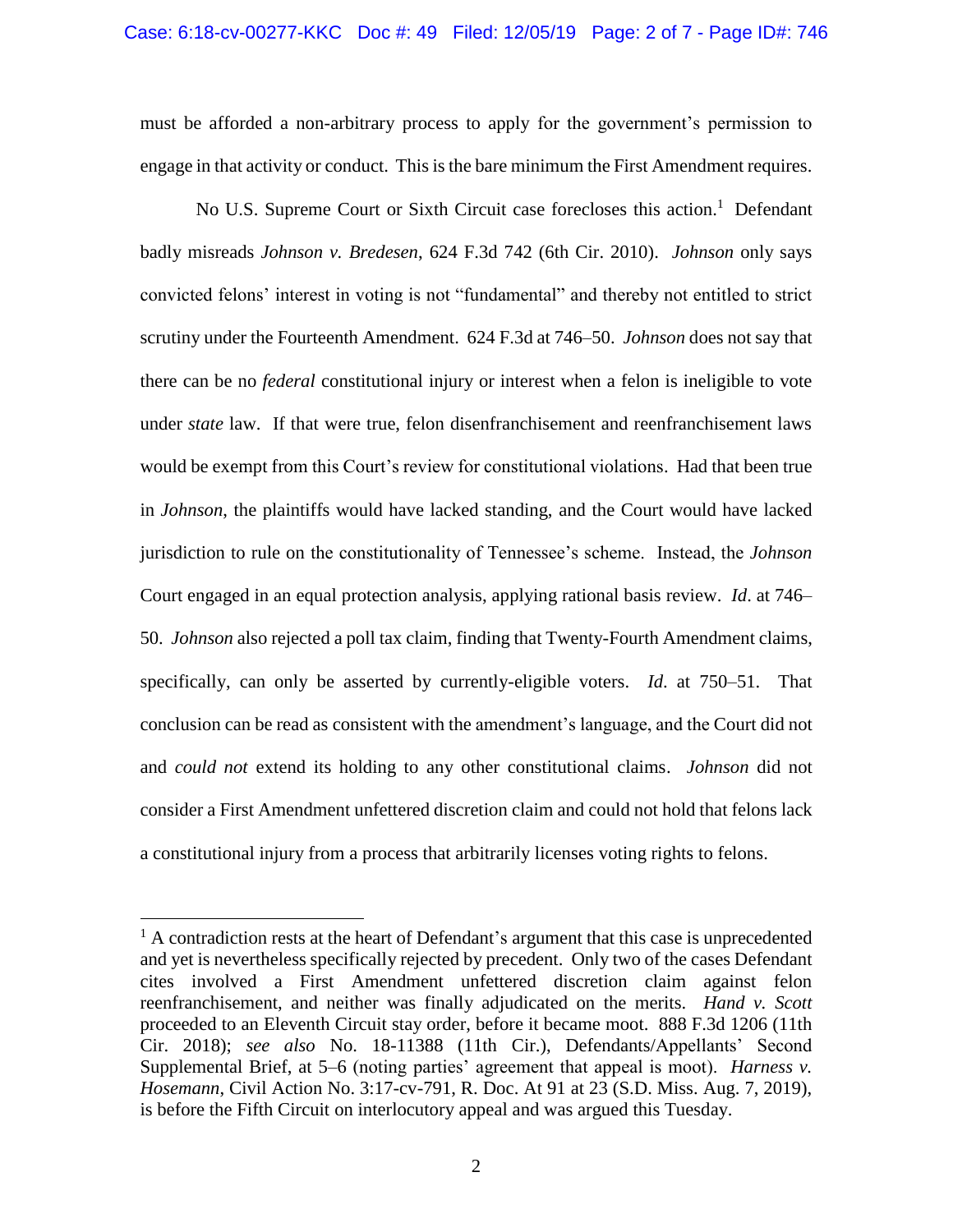Accordingly, the *Johnson* Court necessarily found currently-disenfranchised felons retain a constitutionally-protected interest in voting, even while finding—*on the merits* that Tennessee's scheme did not violate the Constitution. Defendant ignores this distinction. It is circular reasoning to argue that "no constitutional interest is implicated because the Plaintiffs no longer have a constitutional entitlement in the franchise." Def.'s Mot. at 21; *see also id*. at 2 ("Without a constitutional right to vote, it follows that the Governor's decision to restore or not restore a felon's ability to vote does not implicate a constitutional right."). This contention also flies in the face of the Supremacy Clause: state law cannot dictate when the Constitution applies, and a person who is ineligible to vote under *state* law nevertheless can suffer a *federal* constitutional injury. Whenever a government's administrative licensing scheme governs the exercise of First Amendment‑protected political expression and association rights, it triggers the First Amendment's unfettered discretion doctrine. Here, Kentucky's arbitrary decision-making *process* injures Plaintiffs—Kentuckians whose only option to regain their voting rights is to participate in a system unconstrained by specific, non-arbitrary, objective criteria.<sup>2</sup>

The Governor argues Plaintiffs have not shown he makes restoration decisions in an arbitrary manner, but this is mistaken. Def.'s Mot. at 9. "Arbitrary" does not only mean "existing or coming about seemingly at random or by chance or as a capricious and unreasonable act of will"; it also means "not retrained or limited in the exercise of power,"

 $\overline{a}$ 

 $2$  There are many other contexts in constitutional law, where an injury in fact for Article III standing is established based on a constitutional defect in the process for obtaining a desired benefit, permit or license, even if the applicant currently lacks and is not per se entitled to that benefit, permit or license. *See, e.g.*, *Gratz v. Bollinger*, 539 U.S. 244, 262 (2003) (premising standing on opportunity to compete for college admission).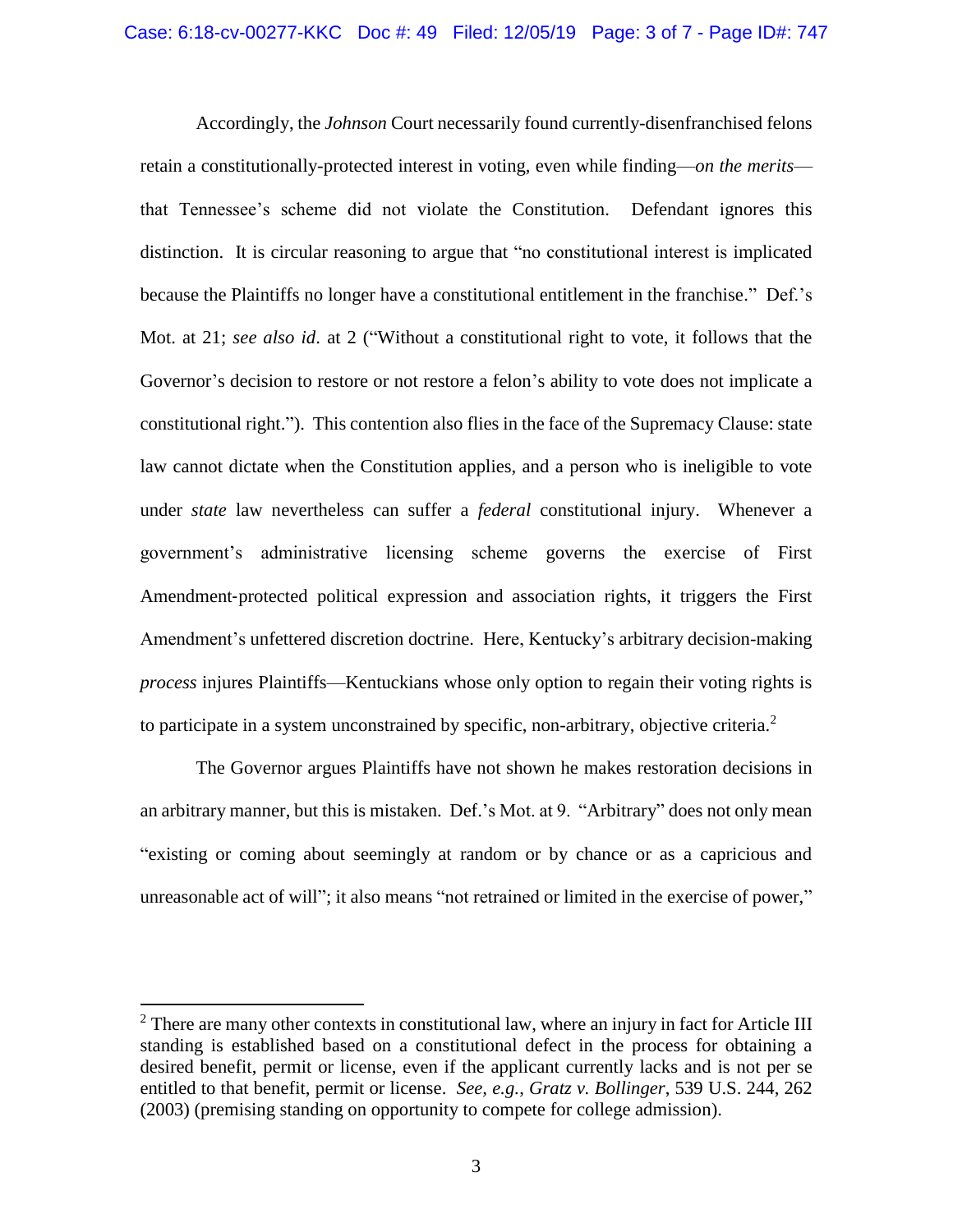"depending on individual discretion" and "not fixed by law."<sup>3</sup> Arbitrary power is per se prohibited in the First Amendment context regardless of how that power is exercised.

Plaintiffs would have no First Amendment unfettered discretion claim if all felons were uniformly, permanently disenfranchised but, *once the state creates a restoration process*, the First Amendment kicks in and guarantees those applying to engage in a First Amendment-protected activity the right to a non-arbitrary licensing (here, restoration) system.<sup>4</sup> Plaintiffs cannot challenge their ineligibility to vote under current law; instead, they challenge Kentucky's arbitrary restoration system, knowing full well that one, more, or all of them might not be restored even under a non-arbitrary system governed by specific and objective rules and criteria. There is a wide spectrum of possible non-arbitrary systems that would cure the First Amendment violation here—from restoration of all felons upon release from incarceration to permanent disenfranchisement for all felons and everything in between. Defendant need only pick one of them. Instead, Defendant is fighting to remain off the spectrum entirely and endowed with unfettered discretion to select which felons may once again vote. Moreover, even under the relief Plaintiffs seek, Defendant would retain discretion to establish non-arbitrary restoration rules and criteria that could vary from administration to administration. The Governor would only lose the power to make case-by-case decisions to restore select individuals' voting rights. It would be the end of an opaque, arbitrary system and the beginning of a transparent, rule-bound one.

Clemency's purpose is to confer mercy or correct miscarriages of justice, but a minority of states have corrupted this purpose by incorporating voting rights restoration

l

<sup>&</sup>lt;sup>3</sup> MERRIAM-WEBSTER DICTIONARY, [www.merriam-webster.com/dictionary/arbitrary.](http://www.merriam-webster.com/dictionary/arbitrary)

<sup>&</sup>lt;sup>4</sup> Defendant asserts that restoration is "nothing like" licensing or permitting. Def.'s Mot. at 19. But restoration is the state government giving a felon *permission* or a *license* to vote.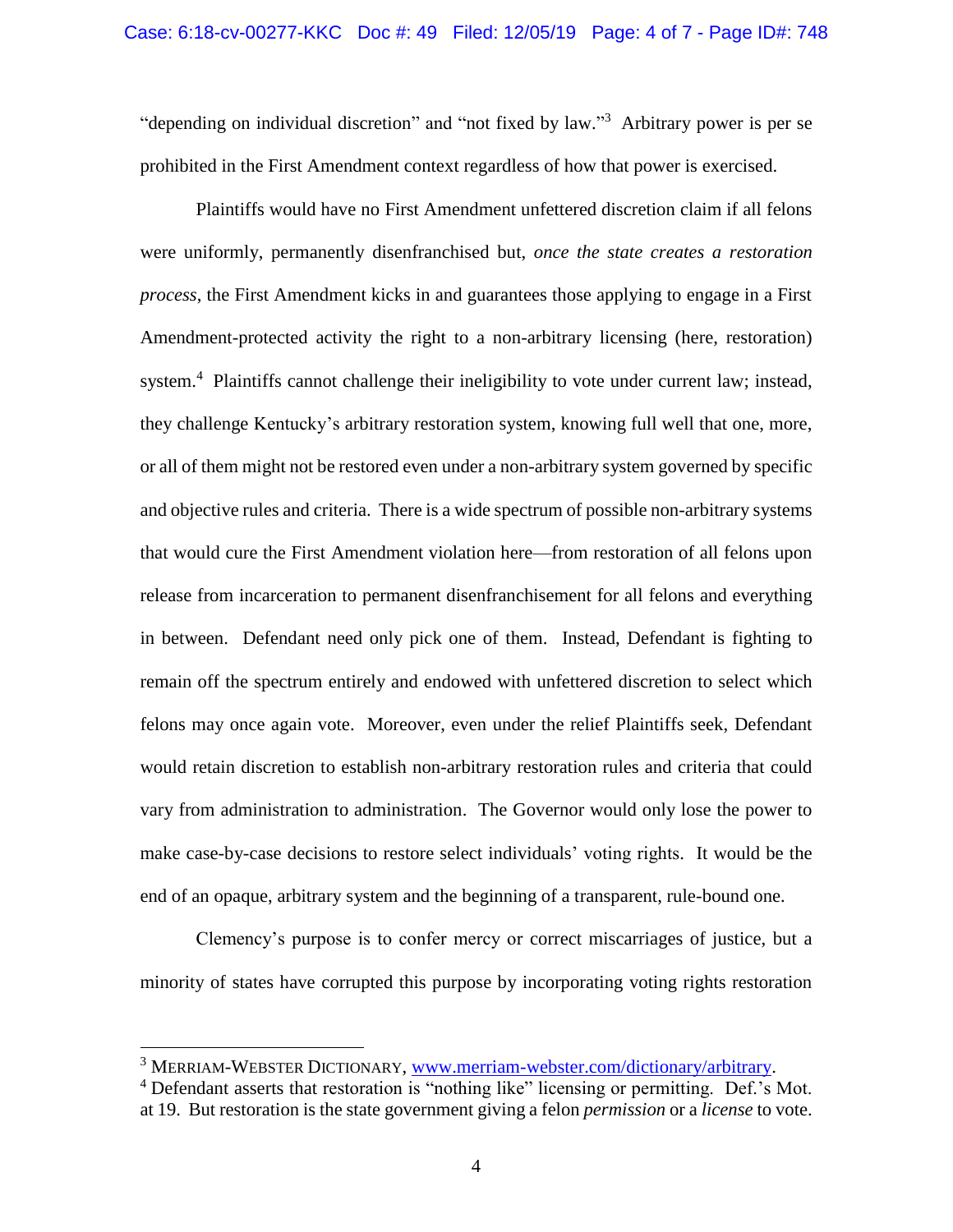into this discretionary process. In Kentucky, clemency has been weaponized to keep hundreds of thousands disenfranchised for decades after they have completed their sentences. Clemency was never intended to be a systemic barrier to so many citizens regaining their right to vote. Contrary to Defendant's arguments as to other forms of clemency, the sky will not fall if the Court rules in Plaintiffs' favor. Thirty-eight states have already removed voting rights restoration from the clemency process entirely, and others have removed it for certain categories of felonies. If a state were to make purelydiscretionary full pardons the exclusive means of voting rights restoration, this too would run afoul of the First Amendment unfettered discretion doctrine, but that is not this case and, in that future, hypothetical case, the remedy would simply be to extricate voting rights restoration from the bundle of rights and benefits a pardon confers. Clemency is not an impenetrable fortress, and certainly not when a state makes voting contingent upon a public official's mercy. Defendant's citations to *Ohio Adult Parole Auth. v. Woodard*, 523 U.S. 272 (1998), *Connecticut Board of Pardons v. Dumschat*, 452 U.S. 458, 466 (1981), and *Smith v. Snow,* 722 F.2d 630, 632 (11th Cir. 1983) (per curiam), are an attempt to draw a line around the clemency process and keep out this Court and the Constitution. But not even those due process cases stand for such an extreme proposition.

Finally, not only does Defendant claim the unfettered power to grant or deny restoration of voting rights, but the unfettered power to even consider and decide applications. Under this theory, Defendant may grant one restoration application within six months and hold fifty others for six years before granting them. During that arbitrary delay, those fifty later-granted applicants would be denied their right to vote in multiple elections on a public official's whim. This practice also violates the First Amendment.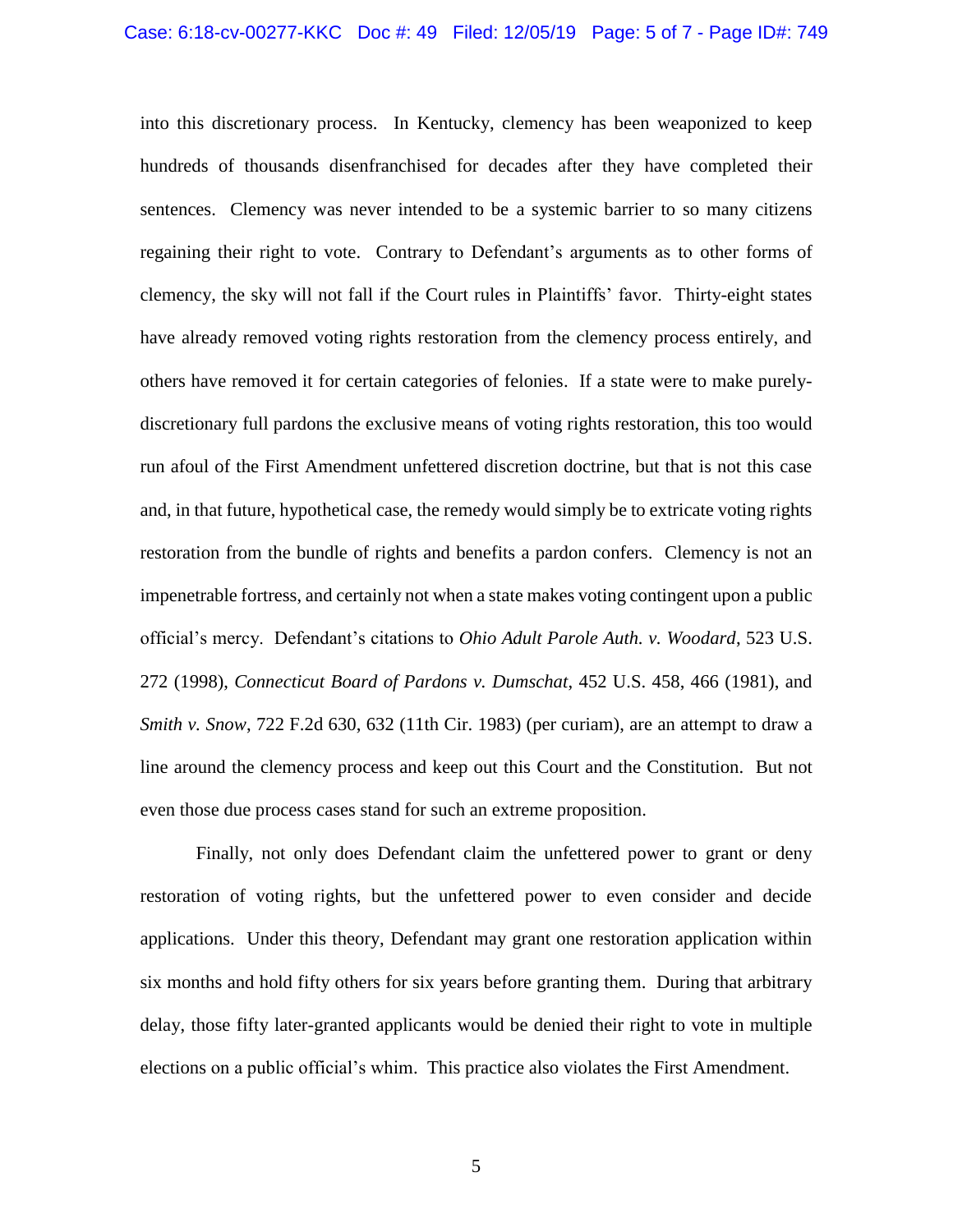DATED: December 5, 2019 Respectfully submitted,

/s/ Jon Sherman

Jon Sherman\* D.C. Bar No. 998271 Michelle Kanter Cohen\* D.C. Bar No. 989164 Massachusetts Bar No. 672792 (inactive) Cecilia Aguilera\* D.C. Bar No. 1617884 FAIR ELECTIONS CENTER 1825 K St. NW, Suite 450 Washington, DC 20006 jsherman@fairelectionscenter.org mkantercohen@fairelectionscenter.org caguilera@fairelectionscenter.org Phone: (202) 331-0114

Ben Carter Kentucky Bar No. 91352 KENTUCKY EQUAL JUSTICE CENTER 222 South First Street, Ste. 305 Louisville, KY 40202 ben@kyequaljustice.org Phone: (502) 303-4062

*Counsel for Plaintiffs*

\**Admitted Pro Hac Vice*